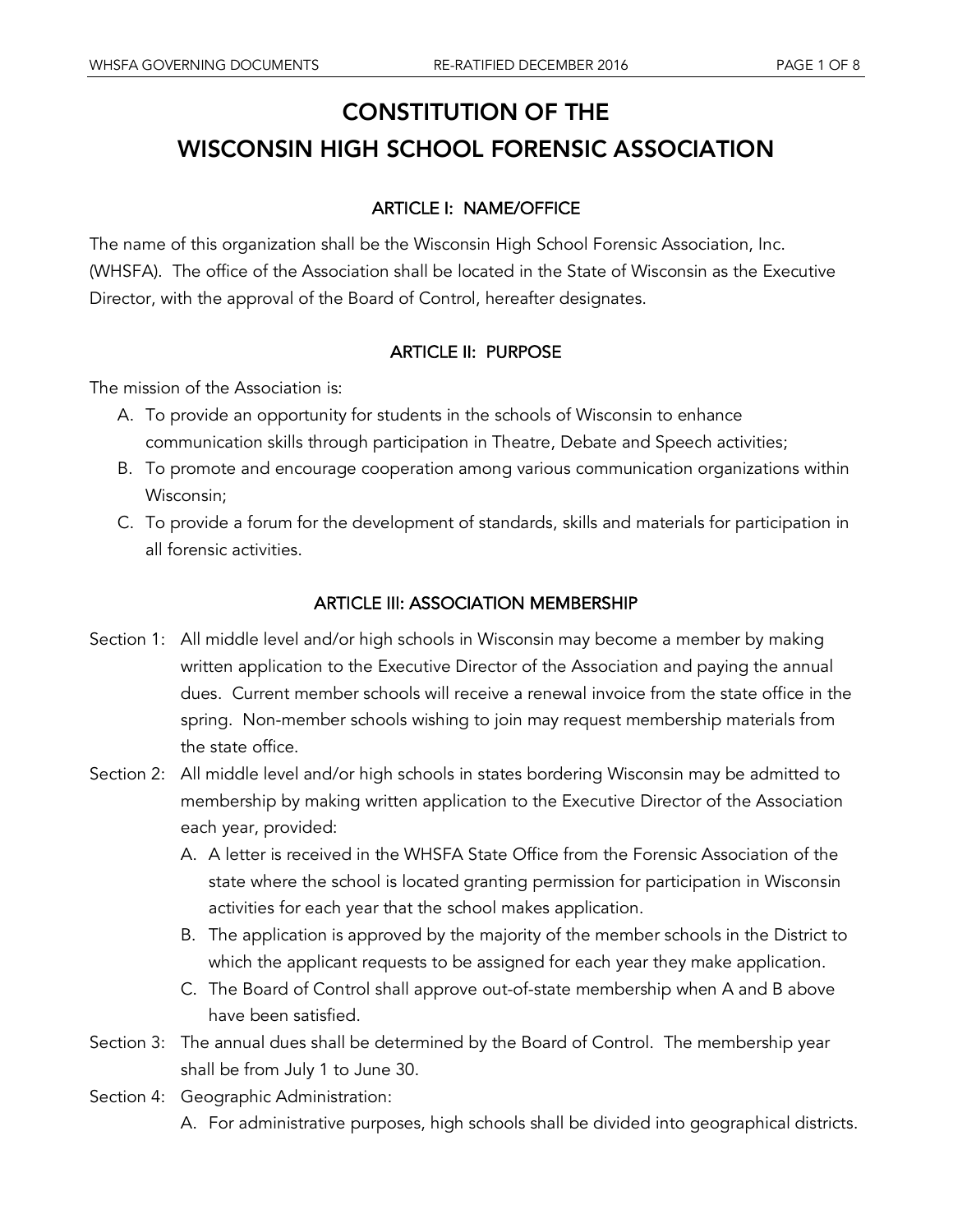B. For administrative purposes, the districts shall be combined into sections as follows:

| Section 1  | Section 2  | Section 3   | Section 4  | Section 5   |
|------------|------------|-------------|------------|-------------|
| District 1 | District 2 | District 7  | District 9 | District 11 |
| District 3 | District 5 | District 8  |            | District 12 |
| District 4 | District 6 | District 10 |            |             |

- C. A school may transfer from one District to another by securing written approval from the Executive Director and the District Chairs involved.
- D. The Chair of the District shall be empowered to set up Subdistricts in the District, all schools with a Subdistrict being members of the same District.

# ARTICLE IV: STANDARD OPERATING PROCEDURES/BYLAWS

- Section 1: Articles governing the Association shall be the Standing Rules/Bylaws.
- Section 2: Standing Rules/Bylaws may be changed or amended by a majority of the voting members of the Board of Control at any regular or special meeting.

# ARTICLE V: GOVERNANCE

- Section 1: Board of Control
	- A. The affairs of the Association shall be administered by the Board of Control comprised of twelve (12) District and five (5) Section Chairs, and five (5) Advisors (Theatre, Debate, Speech and Middle Level Divisions and Administrative). Advisors in Theatre, Debate, Speech and Middle Level Division are Wisconsin university faculty/instructional academic staff members.
	- B. In the case of a vacancy of a District or Section Chair, the Executive Director of the Association shall appoint a member to complete the term.
	- C. The duties of the Board of Control shall be direct all affairs of the Association and to enact rules, which shall govern the activities of the Association.
	- D. The Board shall meet in the fall and spring to conduct Association business. A simple majority of the voting Board shall constitute a quorum. Voting members of the Board are the District and Section Chairs.
	- E. Special meetings of the Board may be called by the Chair of the Board, the Executive Director, or must be called by the Executive Director upon the request of any five (5) voting members of the Board of Control.

## Section 2: Administration

- A. District and Section Chairs
	- 1. The District Chairs shall be active administrators or teachers/coaches elected for a term of three years by the member schools of their respective District. Each District Chair shall be responsible for conducting forensic affairs of the District in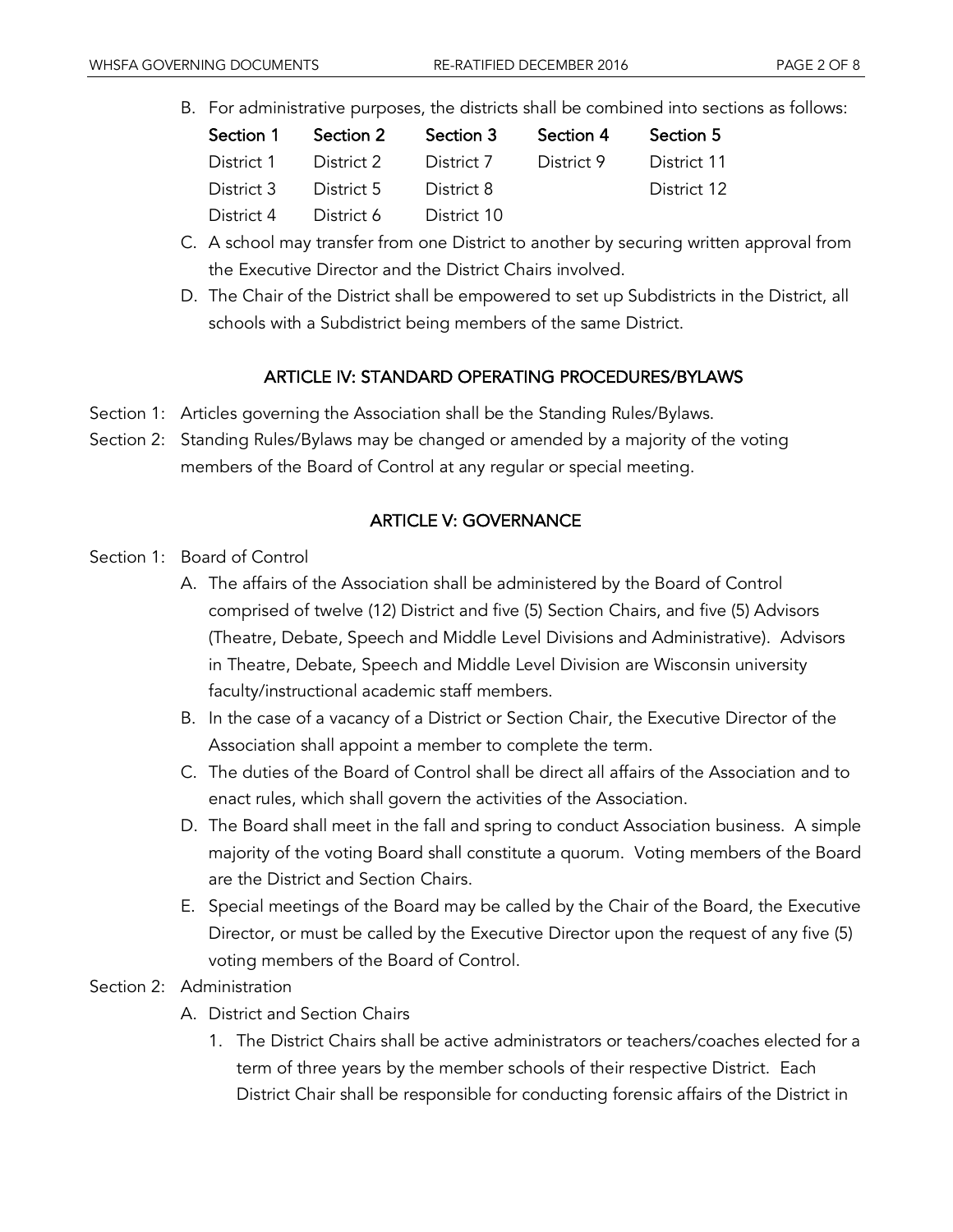accordance with Association regulations. Each District Chair shall make participation and financial reports to the Executive Director.

- 2. The Section Chairs shall be active administrators or teachers/coaches elected for a term of three years by the member schools of their respective Section. Each Section Chair shall be responsible for conducting forensic affairs of the Section in accordance with Association regulations. Each Section Chair shall make participation and financial reports to the Executive Director.
- 3. The office of the Chair of any District or Section shall be declared vacant when the incumbent of that office resigns the office. Upon declaring a vacancy for the Office of District or Section Chair, the Executive Director shall review the current balance between teachers/coaches and administrators to seek candidates to fill the vacant position in a manner that continues to provide Board balance between teachers/coaches and administrators.

#### Section 3: Elections

- A. Each member school shall be entitled to one (1) vote for its District Chair, one (1) vote for its Section Chair and one (1) vote for any question submitted for referendum.
- B. The election of District Chairs, to be held on a rotating basis, shall be conducted in the following manner: In the spring of each school year, the Executive Director shall send out an electronic ballot by May 10 to the head speech coach of each member school in the District in which a Chair is to be elected for the following year. Ballots shall be returned to the WHSFA State Office within in thirty (30) days after they are received. In the case of a tie, a second ballot of all persons so tied shall be sent to the electorate.
- C. The election of Section Chairs shall be conducted by the Executive Director in a manner corresponding to the method of election of District Chairs.
- D. The election of Advisory Committee members (Theatre, Debate, Speech and Middle Level) shall be conducted by the Executive Director in a manner corresponding to the method of election of District Chairs.

#### Section 4: Officers

- A. The officers of the Board of Control shall be a: Chair, Chair-Elect, Secretary, Treasurer and an Officer at Large. The term of Board Chair is one term of three years, to then be filled by the Chair-Elect.
- B. The term for Secretary, Treasurer and Officer at Large will be for three years and those officials may be re-elected. The elections for term of office for the Secretary and Treasurer will be staggered.
- C. Election of officers will be conducted at the fall Board meeting.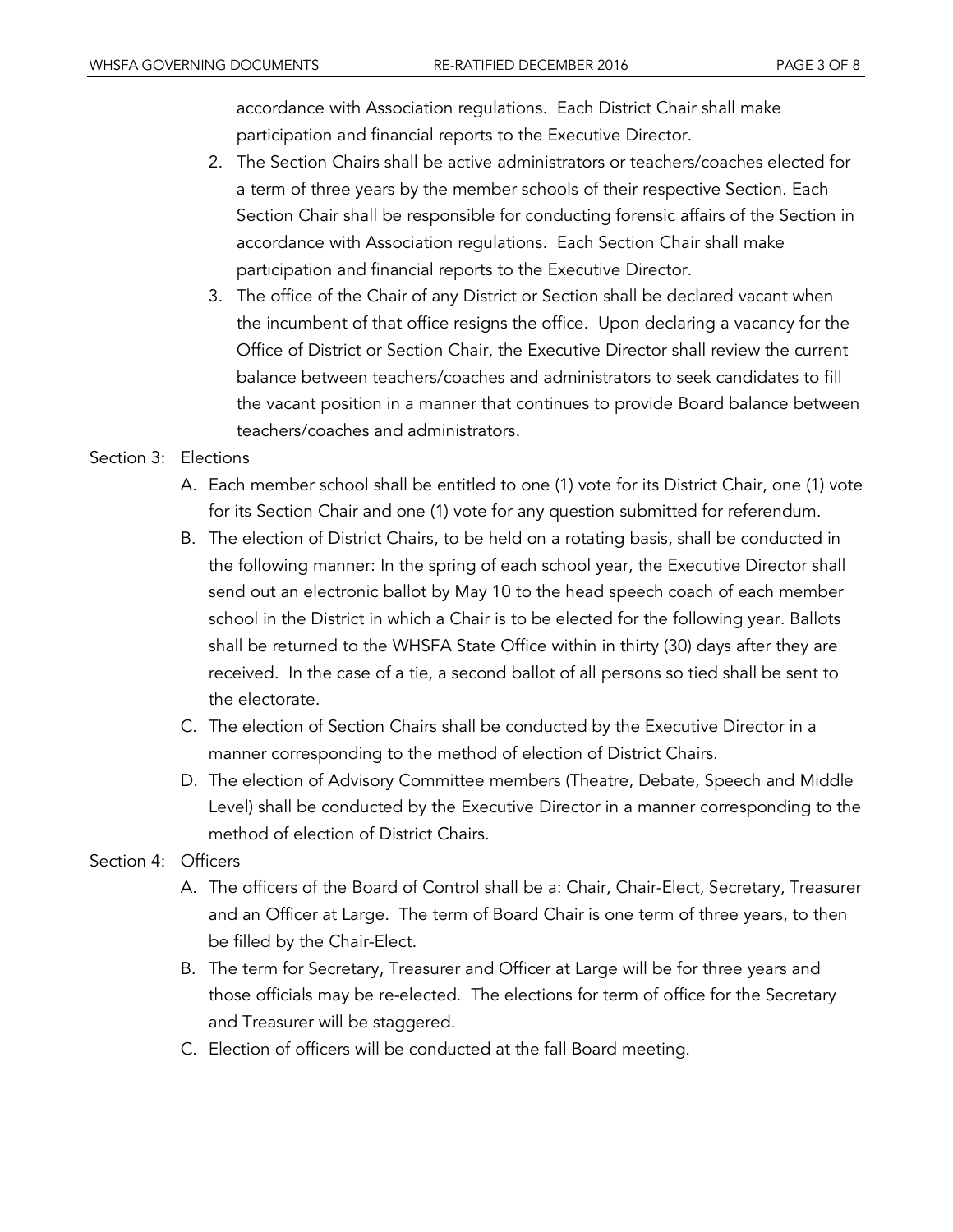#### ARTICLE VI: COMMITTEES

- Section 1: The following standing committees shall be established by the Board of Control to support the function and continuous operation of WHSFA:
	- A. Finance
	- B. Personnel
	- C. Awards
	- D. Executive
- F. Theatre Advisory G. Debate Advisory
- H. Speech Advisory
- I. Middle Level Advisory

- E. Referee
- Section 2: Ad hoc committees may be appointed at the discretion of the Board Chair/Executive Director as the need may arise.

## ARTICLE VII: EXECUTIVE DIRECTOR

- Section 1: The Board of Control will arrange for an Executive Director for the Association.
- Section 2: Subject to the general direction of the Board of Control, the Executive Director shall perform the duties outlined in the position description.

#### ARTICLE VIII: AMENDMENTS

- Section 1: Amendments to the Constitution may be initiated by the Board of Control at any regular or special meeting, or the Executive Director upon petition from twenty five (25) member schools.
- Section 2: Ratification of Amendments. After being initiated as required above, a proposed amendment must be submitted to a referendum of all member schools. Ballots must be returned within thirty (30) days after being sent by the Executive Director. If approved by a majority of school voting in the referendum, the proposed amendment must be ratified at the next regularly scheduled meeting of the Board of Control in order to be declared adopted. Any adopted amendment to the Constitution shall be published in the next issue of the WHSFA Newsletter.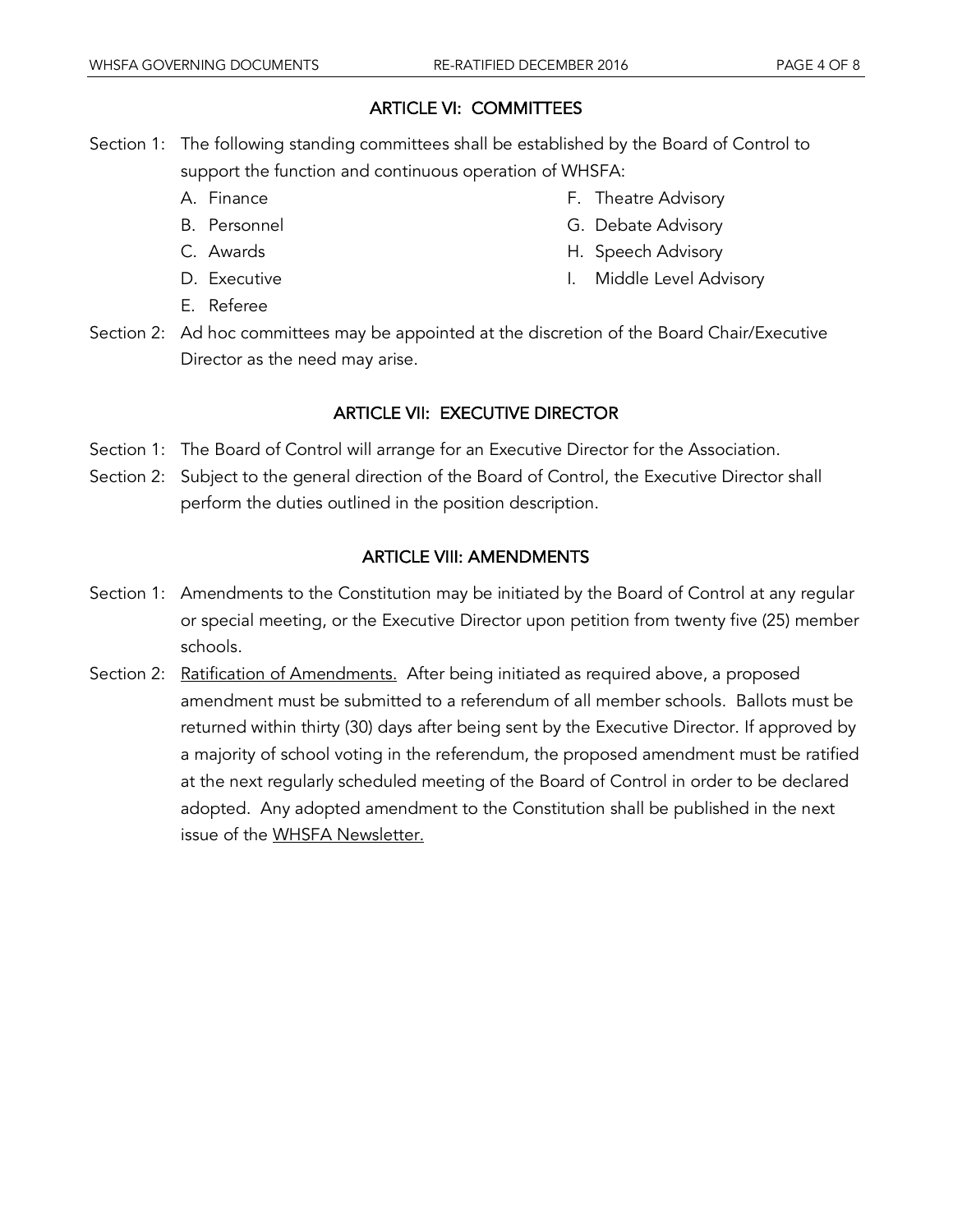# WISCONSIN HIGH SCHOOL FORENSIC ASSOCIATION STANDARD OPERATING PROCEDURES/BYLAWS

#### Section I: Board of Control

- A. The policymaking body of the Wisconsin High School Forensic Association (WHSFA) is the Board of Control. Members of the Board are the twelve District Chairs, the five Section Chairs and the Executive Director.
- B. The Advisor in Speech, the Advisor in Theatre, the Advisor in Debate, the Advisor to Middle Level and the Administrator Advisor are non-voting members of the Board.
- C. Invited guests are representatives from the Wisconsin Forensic Coaches Association, the Wisconsin Department of Public Instruction, the Wisconsin Association of School Boards and the Wisconsin Debate Coaches Association, Wisconsin Thespians Chapter, and the National Speech & Debate Association.
- D. The Board meets at least twice a year. Dates and place of Board meetings are published with WHSFA calendar information. Additional meetings may be called as needed.
- E. Standing Committees are:
	- 1. Speech, Theatre, Debate and Middle Level Advisories. Each committee consists of five teachers/coaches who are elected on a sectional basis, one representative per section and is chaired by the respective WHSFA Advisor. The committee meets a minimum of once per year to formulate recommendations to the Board. The Board may refer matters to the committees, but does not act on rule changes in the absence of a committee recommendation.
	- 2. Finance. This committee is comprised of the Board Treasurer, the Executive Director and 2 at-large Board members. The committee will communicate quarterly to discuss budget recommendations and review finances of the Association.
	- 3. Referee. The committee is made up of one veteran coach from the Board and two Advisors, and meets as needed.
	- 4. Personnel. This committee consists of the Board officers and 2 at-large members of the Board not serving as officers. The committee is responsible for performance evaluations of the Executive Director, and for interviewing and presenting appropriate candidates for a vacancy in the position of Executive Director to the Board of Control.
	- 5. Executive. This committee is comprised of the Board officers and meets on an as needed basis.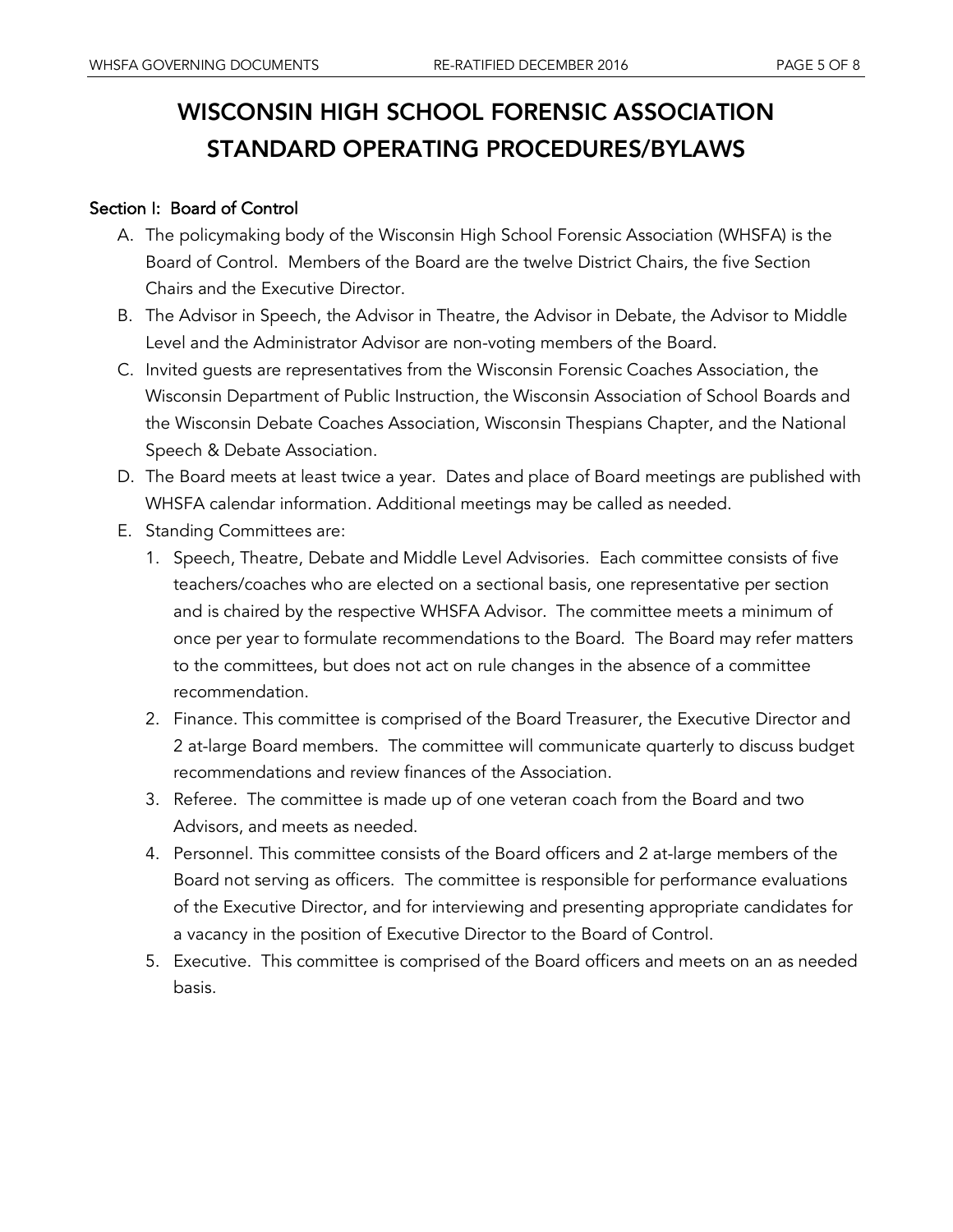- 6. Awards.
	- a. This committee is appointed by the Board of Control Chair to review Nominations and select recipients for the Theatre Hall of Fame, the Lyn Luce Award for Leadership, the Ethel Heise New Coach Award, any other awards established by WHSFA, and Emeritus recognition. This committee will communicate at least once per year.
	- b. The Executive Director will call for nominations for all awards and recognitions for speech to be submitted by March 1.
- 7. Among other duties, the Board makes decisions concerning the nature of the Association and its festivals/tournaments, considers the requests of member schools and maintains relationships between WHSFA and other associations and organizations.

#### Section II: Leadership

- A. The Executive Director. The chief administrative officer of the Association is the Executive Director. The Executive Director:
	- 1. supervises the finances of the organization,
	- 2. prepares and distributes WHSFA publications and newsletters,
	- 3. makes arrangements for Board and Advisory Committee meetings,
	- 4. maintains necessary communication with member schools,
	- 5. manages the State Festivals/Tournaments in Theatre, Debate and Speech,
	- 6. prepares the tri-annual "WHSFA Newsletter" for member schools,
	- 7. generally represents the Association in matters related to the WHSFA purpose and ideals. The current Executive Director of WHSFA is:

| Adam Jacobi                    | Email: office@whsfa.org |
|--------------------------------|-------------------------|
| 3815 Mormon Coulee Rd, Ste 104 | Phone: (920) 710-1895   |
| La Crosse, WI 54601-5088       | Fax: (920) 710-0870     |

- B. Advisors in Speech, Theatre, Debate and Middle Level Division. The Advisor in Speech, the Advisor in Debate, the Advisor in Theatre, and the Advisor to the Middle Division have the duty of advising the Board of Control, chairing the advisory committee meetings and assisting member schools on matters relating to the nature of WHSFA events. Advisors are appointed by the Executive Director and the Executive Committee.
- C. Sectional Chairs. In addition to serving on the Board of Control, the five (5) Sectional Chairs conduct Sectional festivals in Theatre. Also, Sectional Chairs may conduct clinics/workshops for coaches and judges of WHSFA events. Sectional Chairs are administrators or teacher/coaches. They are elected by member schools for three-year terms.
- D. District Chairs. Besides serving on the Board of Control, District Chairs supervise the District level festivals in Theatre and Speech. They also organize the member schools in their respective Districts into Subdistricts and supervise Subdistrict Theatre workfests and Speech festivals. District chairs are administrators or teacher/coaches who are elected by member schools for three-year terms.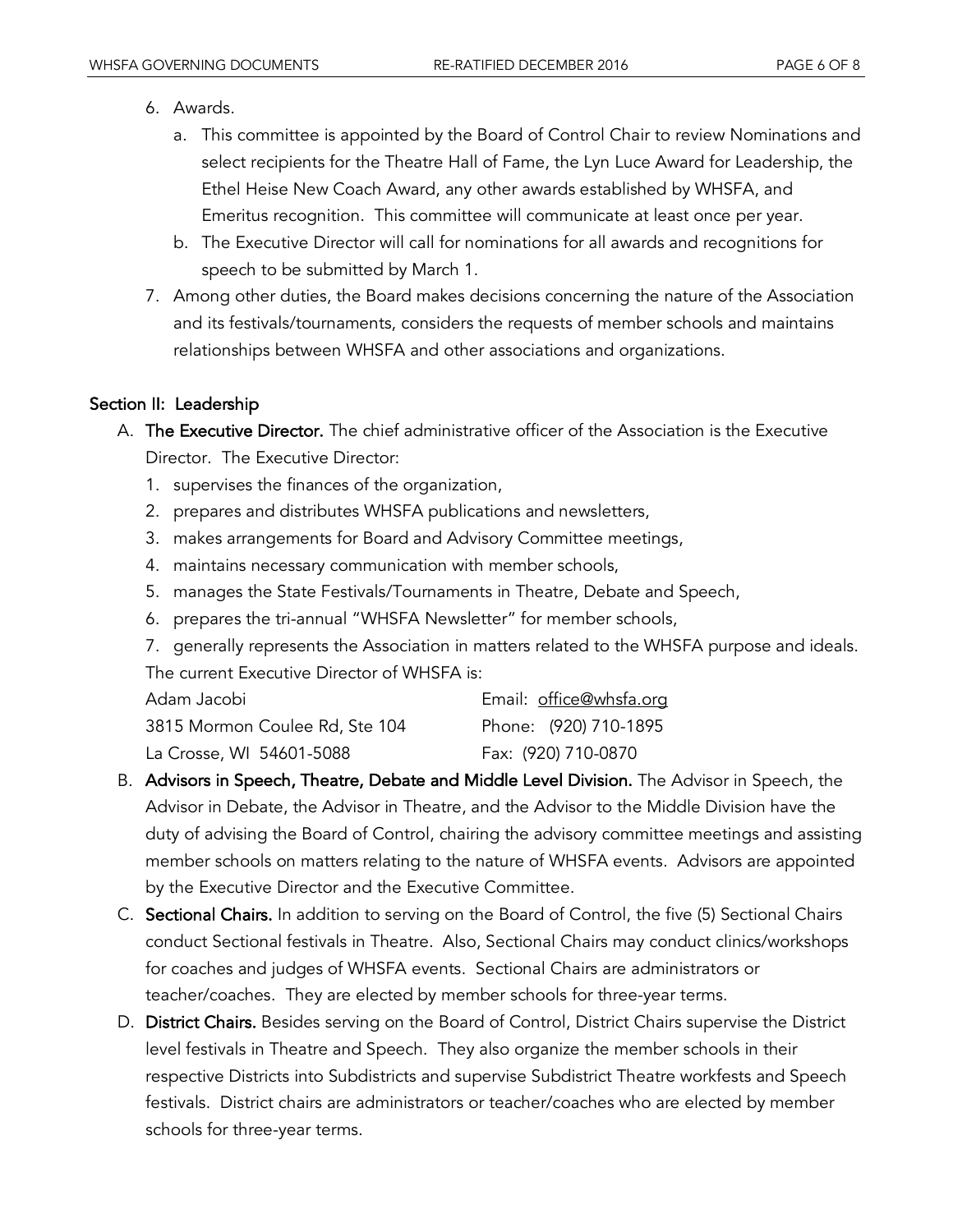# Section III: Membership

- A. Eligibility: The WHSFA is an association of schools, not individuals. Only students from member schools are eligible to participate in WHSFA events. The membership year is from July 1 to June 30. Registration and Dues: WHSFA membership registration deadline is October 1. A school which fails to pay its dues by October 1 may incur a late fee determined by the Board of Control. The dues allow schools to participate in all Theatre, Debate and Speech activities sponsored by WHSFA. The Middle Level Division registration and dues deadline is also October 1. The membership fee is a lower amount and allows middle schools to participate in Level I and Level II speech activities sponsored by WHSFA.
- B. Student Eligibility: Any bona fide pupil in good standing and in regular attendance in 6th through 12th grade of the member school shall be eligible to compete in events sponsored by the Association. It is expected that students will participate in only those programs sponsored by their school of enrollment i.e. those schools in which they are primarily enrolled and which have primary responsibility for their curricular study. However, the Board of Control will, through an Eligibility Review Committee, consider petitions for exceptions under two sets of conditions:
	- 1. A student may be attending a special program or class at another school and his/her schedule is such that participation in WHSFA activities at the special school is thought to be more practical.
	- 2. Schools from separate school districts may desire to combine for a program in Theatre, Debate or Speech due to circumstances which prevent either school from having a program of its own.
- C. Petitions will be considered, but that does not mean the petition will be granted.
- D. School Coaches/Directors: Schools participating in WHSFA activities shall provide the name of an adult coach/director for each applicable activity—debate, speech, theatre, middle level—approved by the school administration as an employee or volunteer, who will supervise students at WHSFA events, unless the school administration approves a substitute and communicates this to the State Office.

# E. Exceptions due to "special school" attendance:

## 1. Conditions:

- a. That the reasons for the exception must be in accordance with the Association's objective of promoting forensic participation.
- b. That both schools in question must be members of the Association.
- c. That the Principals/District Administrators of both schools agree to the exception.
- d. That the student(s) must be enrolled in academic classes in both schools.

## 2. Procedures:

a. The student(s) desiring the exception initiates a written petition which expresses the reason for the exception.